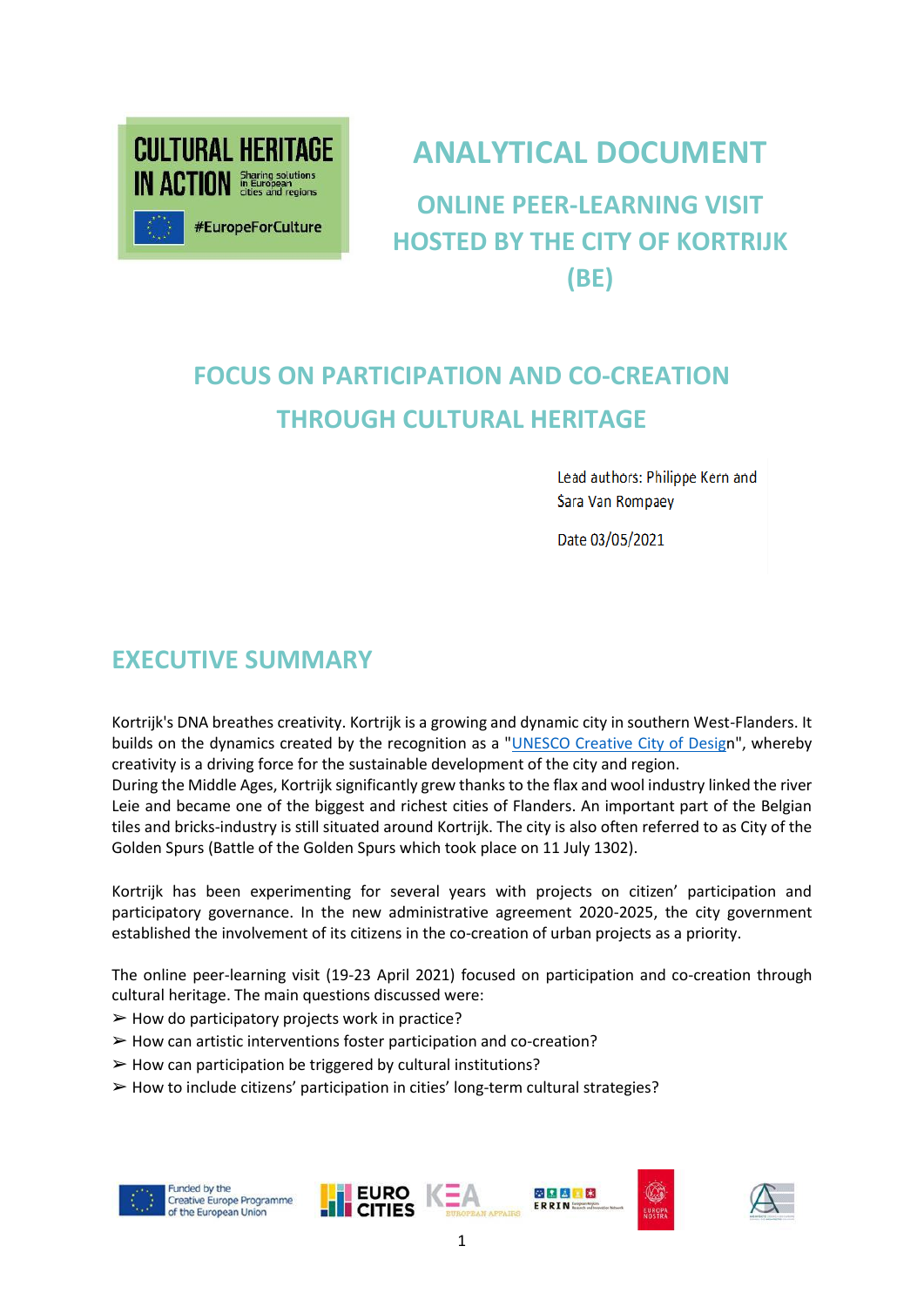The visit considered best ways to secure citizens participation through art and culture, in particular:

- Participation through artistic intervention (for example through Emma the little giant and the Track and Trace festival).
- Participation triggered by local cultural institutions (for example by the forthcoming local museum on identity).
- Participation embedded in the development of the city's cultural strategy as part of Kortrijk's attempt to become European Capital of Culture in 2030.

For more information on participation and co-creation through cultural heritage in Kortrijk, please see [this video.](https://youtu.be/lM1vx7ZKzWc)

For more information on 'Emma the small giant- A giant step for participation and inclusion', featured in the Cultural Heritage in Action catalogue of good practices, please see [this video.](https://youtu.be/AkUaEWHMeSA) All presentations show during the online visit are available [here.](https://drive.google.com/drive/folders/1KxyVLSUqEXT_4Em9lnCq-N2_gK76-zjb?usp=sharing)

# **MAIN TAKE-AWAYS**

- From the past to the future: local cultural heritage can be reinvented with the participation of citizens and relevant organisations, allowing new connections betwen the past and the future of a place.
- Art and cultural heritage have the power to really address social issues and challenges. By delivering this message to politicians, it is possible to get them on board.
- Local administrations play a key role as facilitators: the ultimate role of participation and cocreation in cultural policy is to empower citizens through arts and culture to change the society they live in. Cultural organisations can play a key role as agents of transformation.
- Citizens needs and expectations: recognising local citizens' needs and interests (so called "local DNA") is key to reach out to large audiences. When developing a cultural strategy, it is essential to build a narrative that gathers people or citizens. Cultural heritage can play an essential role in building this narrative.
- Long term view: co-design must be tangible, practical and not just talked about as a theory in policies and strategies. Long-term participation and ownership is key - co-design can not be a one off workshop, it needs legacy.

## **ANALYSIS**

The visit in Kortrijk gave a very interesting and in-depth consideration on the value of art and culture in triggering citizens participation to inspire changes in the city, to address societal issues and to stimulate innovation. The theme of the visit could be summarized as "culture to drive changes in cities by stimulating citizens 'participation".

A driver of changes is increasingly ensuring citizens participation and empowerment in the life of the city. Art and culture are essential tools to enable such participation and engagement. The latter will ensure a more cohesive society and build confidence for citizen to feel ready to confront various











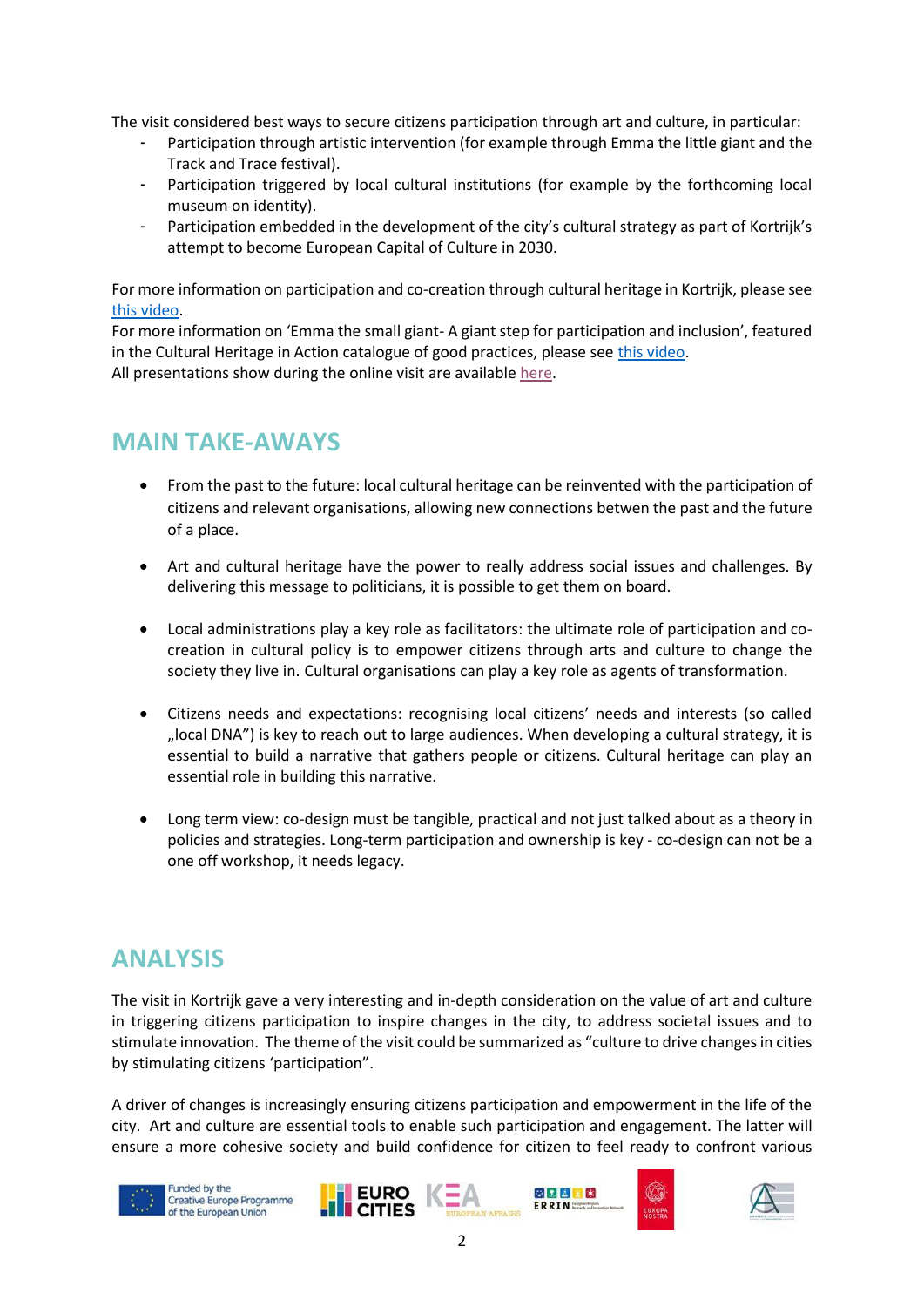challenges (climate change, resilience, well-being, security or identity issues). Citizen's empowerment in turn contributes to a more democratic society that values freedom of expression and social engagement.

### **A SELECTION OF LOCAL INITIATIVES**





| Focus on / main topic | Participation and co-creation through artistic interventions and                                                                                                                                                                                                                                                                                                                                                                                                                                                                                                                                                                                                                                                                                           |  |  |
|-----------------------|------------------------------------------------------------------------------------------------------------------------------------------------------------------------------------------------------------------------------------------------------------------------------------------------------------------------------------------------------------------------------------------------------------------------------------------------------------------------------------------------------------------------------------------------------------------------------------------------------------------------------------------------------------------------------------------------------------------------------------------------------------|--|--|
|                       | through making the most of the local cultural heritage: Emma the<br>small giant.                                                                                                                                                                                                                                                                                                                                                                                                                                                                                                                                                                                                                                                                           |  |  |
| <b>Title</b>          | Participation and co-creation through artistic interventions                                                                                                                                                                                                                                                                                                                                                                                                                                                                                                                                                                                                                                                                                               |  |  |
| Description           | There is a 14th century old tradition of Giants in Kortrijk. Bolwerk (an<br>art organization specialized in street art) was entrusted to renew this<br>tradition and make it contemporary again to reflect modern times<br>and new social challenges, notably social inclusion and cohesion. The<br>Emma giant was born.<br>The process of co-creation involved the local industrial design school<br>and primary schools, visual artists, writers and illustrators as well as<br>craftspeople. A survey was addressed to citizens to support the<br>narrative of the project.                                                                                                                                                                             |  |  |
| Results / impacts     | For more info, read our good practice here.<br>An artistic invention can lead to participation as shown by the<br>following figures:<br>increased interest in the heritage of giants<br>among<br>inhabitants<br>increased participation of a diverse set of people from civil<br>society: 29 graduate students from Howest-Ugent, 120<br>pupils from different schools, 40 children involved during<br>summer holidays, 3 groups of giant-committees from<br>districts of Kortrijk, 10 young people $(18 - 30$ year) involved<br>in the management of Emma, 40 scarf knitters<br>6 individual actors/entrepreneurs from the creative sector<br>involved in the production of Emma<br>4 performances of Emma in Kortrijk, 3 performances in other<br>cities |  |  |











AN APPAIRS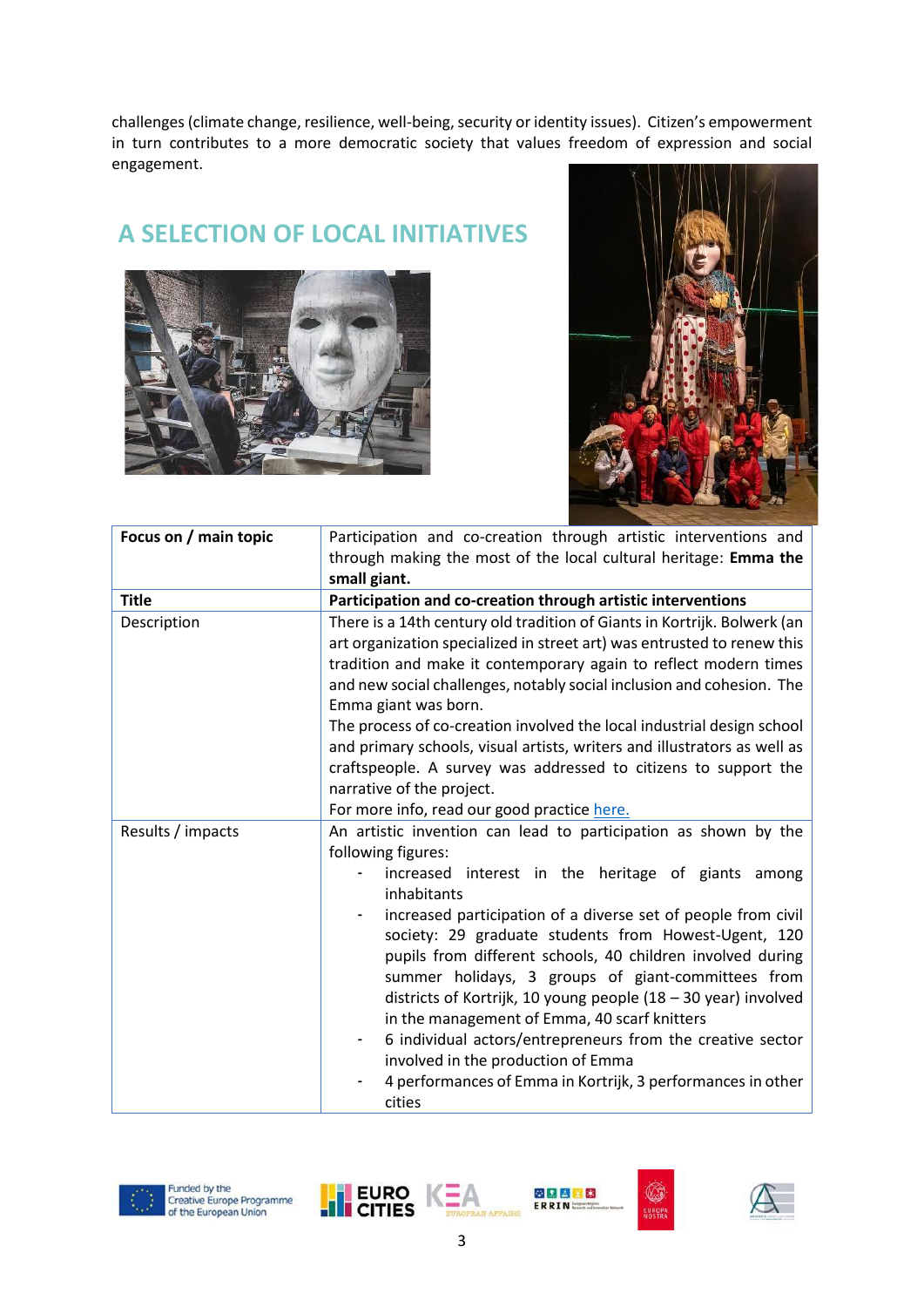|                     | Emma is regularly invited to festivals in other cities, and this<br>creates income to continue the project and to dream about<br>the creation of a friend for Emma. |  |  |
|---------------------|---------------------------------------------------------------------------------------------------------------------------------------------------------------------|--|--|
| Lessons learnt &    |                                                                                                                                                                     |  |  |
|                     | To set up a successful participation process:                                                                                                                       |  |  |
| Key success factors | Entrust artists and give them freedom to develop their vision.                                                                                                      |  |  |
|                     | Accept that you will not be able to reach everybody.                                                                                                                |  |  |
|                     | Consider the process as an experiment.<br>-                                                                                                                         |  |  |
|                     | Creation is attractive to people: starting outside cultural                                                                                                         |  |  |
|                     | institutions facilitates engagement.                                                                                                                                |  |  |
|                     | The process is as important as the end-result.                                                                                                                      |  |  |
|                     | Root the project in a local tradition and give this tradition a                                                                                                     |  |  |
|                     | contemporary spin to make it relevant again (tradition as a                                                                                                         |  |  |
|                     | resource to innovate) - this is a good way to give heritage a                                                                                                       |  |  |
|                     | new meaning and purpose.                                                                                                                                            |  |  |
|                     | Consider the sustainability of the project from the start.                                                                                                          |  |  |
|                     | Sustainability should be embedded.                                                                                                                                  |  |  |
|                     | Engage with Local artists and cultural entrepreneurs - know                                                                                                         |  |  |
|                     | your local artistic and cultural resources.                                                                                                                         |  |  |
|                     | Accept that it takes time - the process as well as the impact.                                                                                                      |  |  |
| Feedback from hosts | Do not try to do everything by yourself: analyse the<br>1.                                                                                                          |  |  |
|                     | challenges and look for the right partners, public, private                                                                                                         |  |  |
|                     | and from civil society                                                                                                                                              |  |  |
|                     | 2. Be humble and trust the knowledge, expertise and drive                                                                                                           |  |  |
|                     | from actors in the creative and cultural industries                                                                                                                 |  |  |
|                     | 3. Approach cultural heritage in an innovative way: this helps                                                                                                      |  |  |
|                     | promote social inclusion and shared ownership                                                                                                                       |  |  |
| Contacts            | ruben@bolwerk.be                                                                                                                                                    |  |  |
|                     |                                                                                                                                                                     |  |  |

| Focus on / main topic | Participation and co-creation through artistic interventions and<br>through making the most of the local cultural heritage: Track and<br>Trace photo exhibition.                                                                                                                                                                                                                                                                      |  |
|-----------------------|---------------------------------------------------------------------------------------------------------------------------------------------------------------------------------------------------------------------------------------------------------------------------------------------------------------------------------------------------------------------------------------------------------------------------------------|--|
| <b>Title</b>          | Participation and co-creation through artistic interventions                                                                                                                                                                                                                                                                                                                                                                          |  |
| Description           | The photo festival Track and Trace perpetuates a tradition of local<br>photographers working with social organisations and vulnerable<br>citizens, seniors or migrants with artists curating the exhibition and<br>coaching through workshops participants. The aim is to find creative<br>ways for people to connect. Exhibitions take place inside and in the<br>public space. For more info: https://www.trackandtracekortrijk.be/ |  |
| Results / impacts     | By not only inviting well-known names but also launching an open<br>call and giving the floor to local photographers, the photography-<br>DNA of the city was strengthened. Track and Trace brings art to<br>citizens and to public spaces where much more people can be<br>reached.<br>Track and trace adapted to the pandemic and developed additional<br>outside activities (walking and experiencing art).                        |  |
| Lessons learnt &      | Root the project in a local tradition and give it a contemporary spin                                                                                                                                                                                                                                                                                                                                                                 |  |
| Key success factors   | (tradition as a resource to innovate) $-$ this is a good way to give<br>heritage a new meaning and purpose.                                                                                                                                                                                                                                                                                                                           |  |
| Contacts              | anke.d'haene@kortrijk.be                                                                                                                                                                                                                                                                                                                                                                                                              |  |











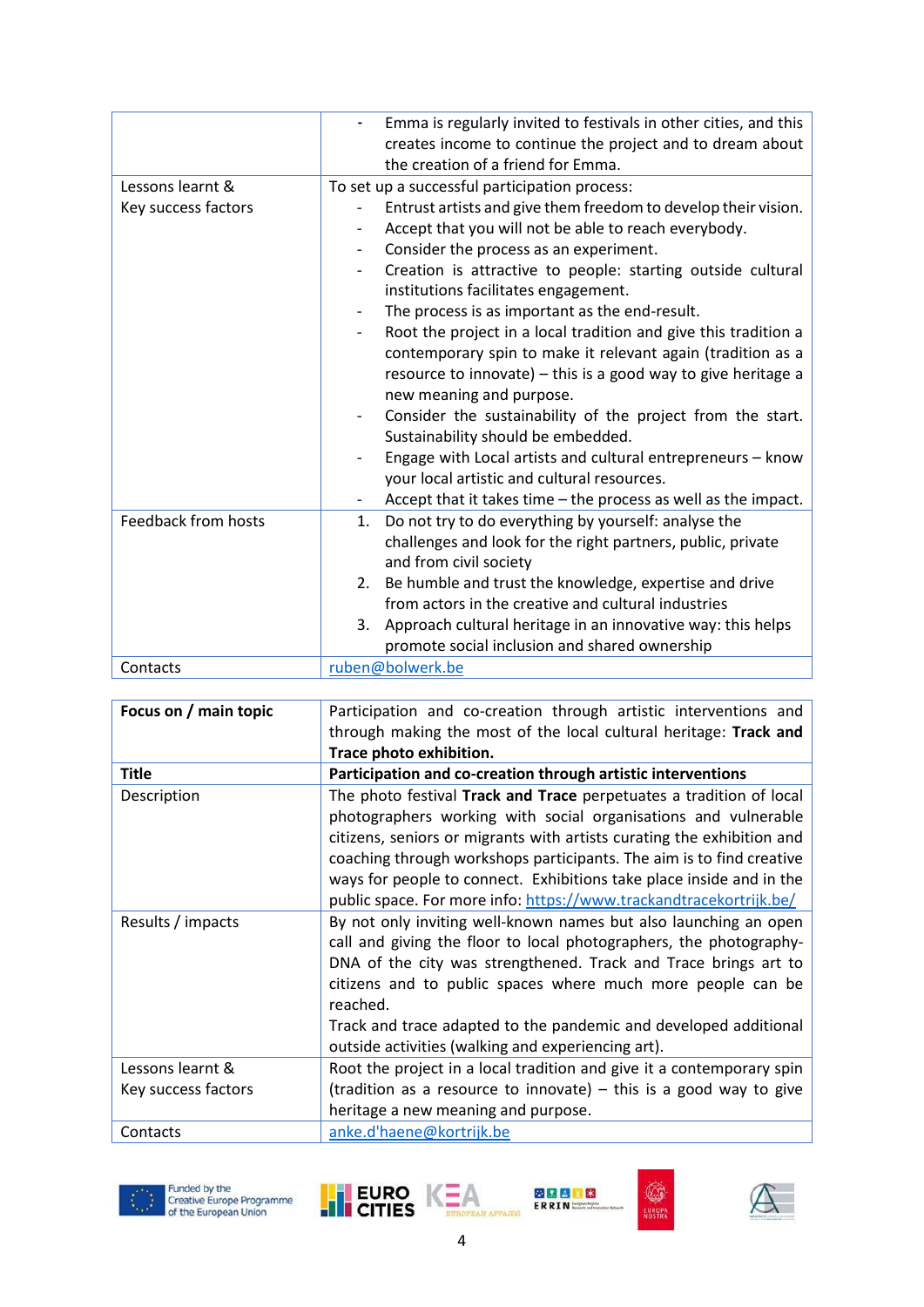| Focus on / main topic | Participation triggered by cultural institutions: towards a future                                                                                                                                                                                                                                                                                                                                                                                                                                                                                                                                                                                                                                                                                                                                                                                                                                                                                                                                                                                                                                                                                                                                                                                                                                                                                                                                                                                                                                                                                                                                                                                                                                                                          |  |
|-----------------------|---------------------------------------------------------------------------------------------------------------------------------------------------------------------------------------------------------------------------------------------------------------------------------------------------------------------------------------------------------------------------------------------------------------------------------------------------------------------------------------------------------------------------------------------------------------------------------------------------------------------------------------------------------------------------------------------------------------------------------------------------------------------------------------------------------------------------------------------------------------------------------------------------------------------------------------------------------------------------------------------------------------------------------------------------------------------------------------------------------------------------------------------------------------------------------------------------------------------------------------------------------------------------------------------------------------------------------------------------------------------------------------------------------------------------------------------------------------------------------------------------------------------------------------------------------------------------------------------------------------------------------------------------------------------------------------------------------------------------------------------|--|
|                       | museum on identity in Kortrijk                                                                                                                                                                                                                                                                                                                                                                                                                                                                                                                                                                                                                                                                                                                                                                                                                                                                                                                                                                                                                                                                                                                                                                                                                                                                                                                                                                                                                                                                                                                                                                                                                                                                                                              |  |
| <b>Title</b>          | Citizens and cultural institutions: sharing local stories                                                                                                                                                                                                                                                                                                                                                                                                                                                                                                                                                                                                                                                                                                                                                                                                                                                                                                                                                                                                                                                                                                                                                                                                                                                                                                                                                                                                                                                                                                                                                                                                                                                                                   |  |
| Description           | Another way to stimulate citizen participation is through the<br>activities of cultural institutions. In this instance Kortrijk has taken the<br>decision to develop a museum on identity $-$ to be completed by<br>2024. This will be done through the renovation of the Kortrijk city<br>museum with a contemporary approach: a strong element of co-<br>creation and participatory activities is embedded in the project. It<br>shows how citizens can engage with cultural activities, how local<br>stories can be shared with a strong emphasis on inclusion. It is a way<br>of re-inventing the past, building an identity, re-thinking how we can<br>offer culture to everybody with an emphasis on social inclusion and<br>diversity: 127 nationalities live in Kortrijk and non-Belgian citizens<br>represent almost 10% of the total population.<br>The museum aims to become an innovative, low-threshold and high-<br>end art site, with identity as its central theme.<br>In fascinating temporary exhibitions and through inspiring<br>participatory projects, the museum will examine every corner of the<br>concept of 'identity', in all its complexity and diversity:<br>Heritage and identity:<br>What do our artifacts, monuments and 'lieux de mémoire'<br>$\bullet$<br>tell us about who we are?<br>What do our rituals and cultural habits disclose about<br>$\bullet$<br>ourselves?<br>Why do we identify with certain objects, places and<br>practices?<br>(Intangible) heritage is a conversation starter that enables us to enter<br>in dialogue about who we are and what connects us, across borders,<br>cultures and generations. Participation is a focal point here: all<br>people are experts in identity. |  |
| Results / impacts     | The process involves the need to build the community and raise<br>awareness amongst associations and social organizations as well as<br>cultural workers.<br>The management is hiring a participatory expert connected with local<br>organisations. It has also contracted with an organization specialized<br>in community practices (School of Commons) and which is going to<br>develop the methodology. It is also going to work with a high school<br>to stimulate the development of innovative participatory projects.<br>Participatory activities at the level of governance are also something<br>to consider (at the level of an advisory board, the setting up of youth<br>panels for instance).                                                                                                                                                                                                                                                                                                                                                                                                                                                                                                                                                                                                                                                                                                                                                                                                                                                                                                                                                                                                                                 |  |
| Lessons learnt &      | Local cultural institutions (notably museums and libraries) can play a                                                                                                                                                                                                                                                                                                                                                                                                                                                                                                                                                                                                                                                                                                                                                                                                                                                                                                                                                                                                                                                                                                                                                                                                                                                                                                                                                                                                                                                                                                                                                                                                                                                                      |  |
| Key success factors   | key role in citizen engagement and participation. Local governments<br>can stimulate their local cultural institutions to be more proactive in<br>enabling citizens 'engagement by:<br>Coordinating policy actions going in this direction.<br>Providing financial incentives to participatory projects and<br>governance/review funding mechanisms and set new criteria                                                                                                                                                                                                                                                                                                                                                                                                                                                                                                                                                                                                                                                                                                                                                                                                                                                                                                                                                                                                                                                                                                                                                                                                                                                                                                                                                                    |  |





**BRACE** 

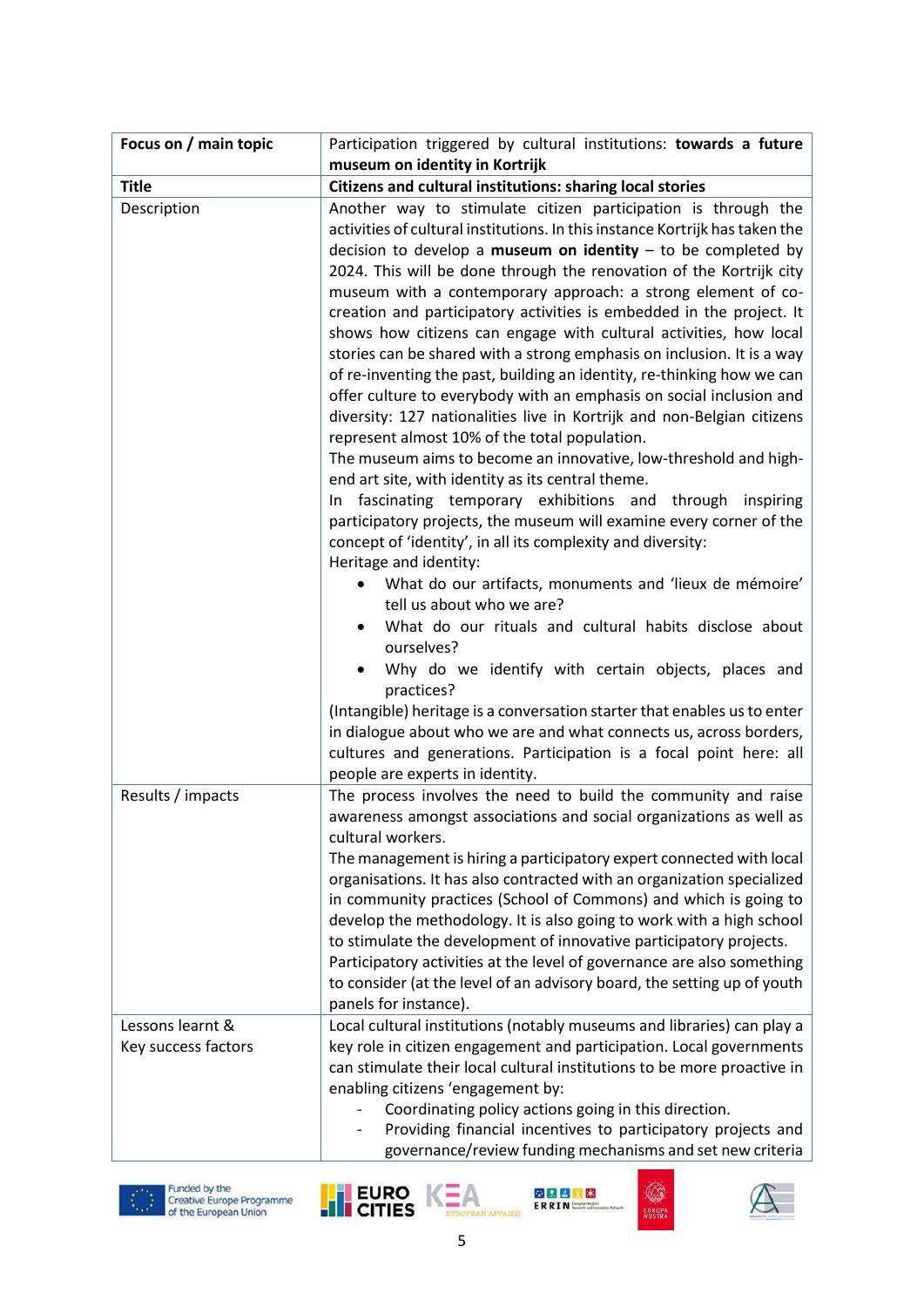|          | linked to efforts to engage with citizens and the local<br>community.<br>Integrate participatory goals in local cultural policy.<br>$\overline{\phantom{a}}$<br>Support a long-term vision and a vision that considers new<br>-<br>constraints (notably resilience, sustainability).<br>- Establish indicators to measure level of citizens' participation<br>and impact.<br>Make available information on good practices, build capacity<br>$\qquad \qquad -$<br>to think "out of the box" and to review "conservative"<br>practices. |  |
|----------|----------------------------------------------------------------------------------------------------------------------------------------------------------------------------------------------------------------------------------------------------------------------------------------------------------------------------------------------------------------------------------------------------------------------------------------------------------------------------------------------------------------------------------------|--|
| Contacts | sarah.keymeulen@kortrijk.be                                                                                                                                                                                                                                                                                                                                                                                                                                                                                                            |  |

| Focus on / main topic                   | Participation in developing a local cultural strategy: DURF2030                                                                                                                                                                                                                                                                                                                                                                                                                                                                                                                                                                                                                                                                                                                                                                                      |  |
|-----------------------------------------|------------------------------------------------------------------------------------------------------------------------------------------------------------------------------------------------------------------------------------------------------------------------------------------------------------------------------------------------------------------------------------------------------------------------------------------------------------------------------------------------------------------------------------------------------------------------------------------------------------------------------------------------------------------------------------------------------------------------------------------------------------------------------------------------------------------------------------------------------|--|
| <b>Title</b>                            | Developing long-term local cultural strategies that include citizens                                                                                                                                                                                                                                                                                                                                                                                                                                                                                                                                                                                                                                                                                                                                                                                 |  |
|                                         | participation                                                                                                                                                                                                                                                                                                                                                                                                                                                                                                                                                                                                                                                                                                                                                                                                                                        |  |
| Description                             | Kortrijk is competing to become European Capital of Culture in 2030.<br>In this context it is implementing a strategy of policy development in<br>co-creation with citizens, businesses, associations, and organisations<br>as well as the cultural sector. It has set up a platform, DURF2030, to<br>support voluntary projects that are artistic or creative, that can<br>trigger positive changes in the community and that involve citizens.<br>Kortrijk wishes to use the 2030 landmark for culture to contribute to<br>the city's development strategy. The ambition is to show that culture<br>is a driver of change and an agent of transformation empowering<br>citizens to be actors of change.<br>The model is that of a city that is not a programmer but rather a<br>facilitator. The approach is bottom up and grassroots, counting on |  |
|                                         | the capacity of NGOs and individuals to propose interesting projects,<br>for the cultural strategy to develop concrete projects. The<br>coordination structure is light, acting more like an incubator of<br>initiatives, monitoring whether all parts of society are involved and<br>engaged in the process. The initial investment of the city is quite low<br>- less than 200 000 Euro, essentially covering for staff costs and the<br>hosting of the platform (space). The coordinator of the platform is<br>therefore required to think of alternative source of funding available<br>from foundations, the region, businesses or crowdfunding platforms.                                                                                                                                                                                      |  |
| Results / impacts                       | The platform's work will be decisive in determining the project the<br>city wishes to present in the application to become to European<br>Capital of Culture. It puts the onus on the cultural workers and NGOs<br>to build an attractive programme and concept.                                                                                                                                                                                                                                                                                                                                                                                                                                                                                                                                                                                     |  |
| Lessons learnt &<br>Key success factors | It was noted that such participatory programme helped policy<br>makers to better understand the nature of cultural investment and<br>the impact it can have in building notably understanding, empathy<br>and social cohesion in a community.<br>The journey in Kortrijk showed the importance for the art and<br>cultural sector to make the efforts "to get in the minds of policy<br>makers" and build the capacity to speak the language of policy<br>making. Political support was deemed essential to be able to develop<br>a co-creation ecosystem in a sustainable way.                                                                                                                                                                                                                                                                      |  |







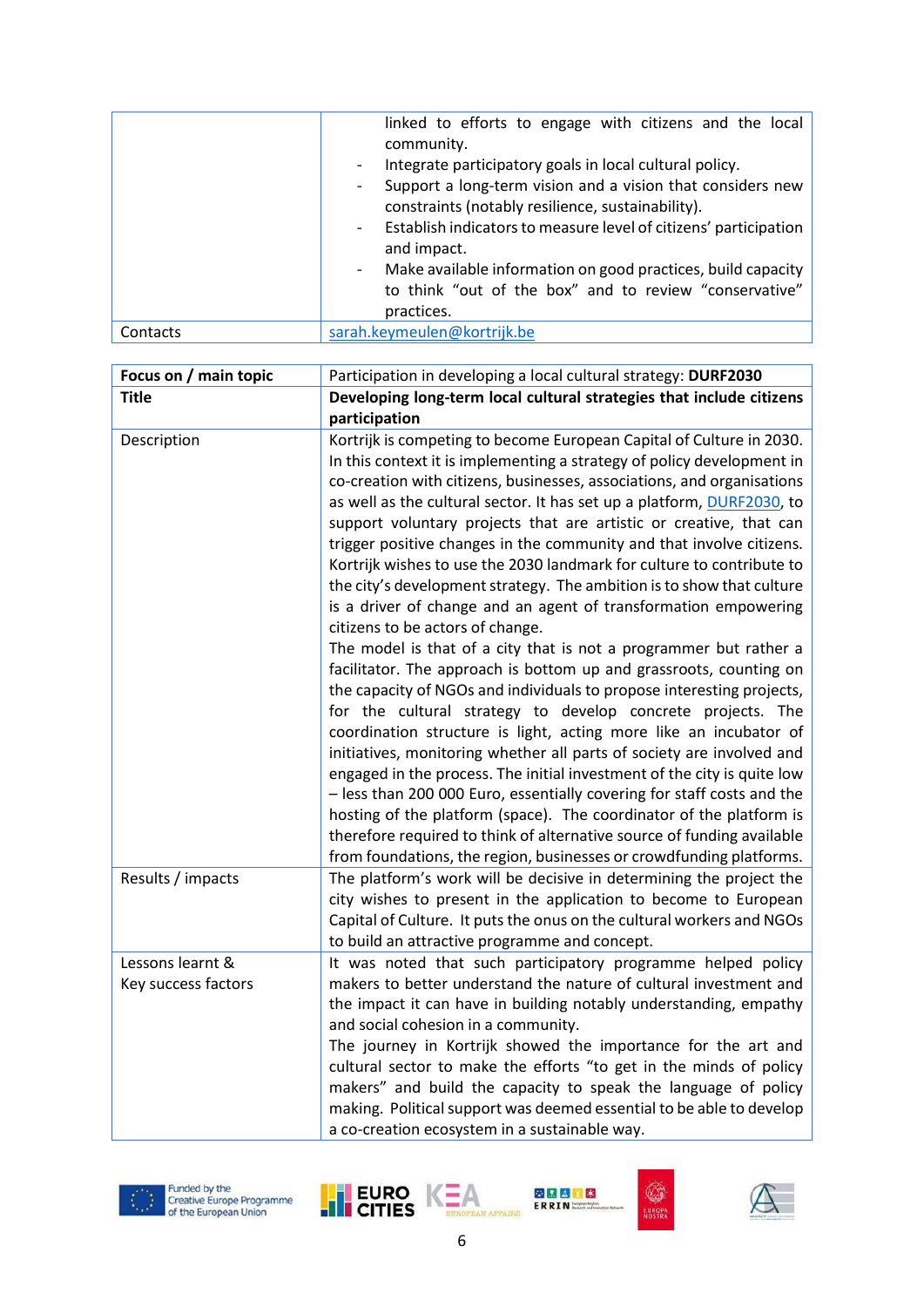|          | The journey showed that the cultural narrative is important as it<br>contributes to the city innovation, economic and social development |  |
|----------|------------------------------------------------------------------------------------------------------------------------------------------|--|
|          | strategy with the added capability to engaging emotionally with<br>people.                                                               |  |
|          | This set the conditions for citizens to perceive that they are part of                                                                   |  |
|          | the solutions to various societal challenges (well-being, social                                                                         |  |
|          | cohesion, security, prosperity, environmental issues or urban                                                                            |  |
|          | regeneration) and that they can proactively contribute to a better                                                                       |  |
|          | city.                                                                                                                                    |  |
| Contacts | Stijn. Van Dierdonck@kortrijk.be; katrien.voet@kortrijk.be                                                                               |  |

# **CONCLUSIONS**

The peer learning visit hosted by Kortrijk showed the value of culture and art to stimulate debates in the community including on difficult issues such as identity, whilst authorities must often deal with a demographics and a population becoming more and more diverse. Heritage is great source of inspiration for addressing contemporary societal challenges, as shown with Emma the small giant.

Discussions with the group also showed that co-creation and participatory activities are now integral part of local cultural policies and are increasingly being implemented. Art and culture are exemplary to introduce and implement co-creation and co-design processes in a community. These processes illustrate how art and cultural heritage can be a driver for change in society, how art and cultural heritage have the power to address social issues and challenges. Time is of essence in such processes and long-term vision is necessary to enable the project to develop but also to be able to measure a meaningful impact. It is important for authorities to entrust cultural workers and artists to let them drive the process in a creative and engaging way.

# **MAIN TAKEAWAYS FROM PARTICIPANTS (NON-EXHAUSTIVE)**

| City/region/<br>stakeholder | <b>Main learning points</b>                                                                                                                                                                                                                                                                                                                          | Future use of ideas and knowledge<br>gained - Projects that were shared and<br>that could be transferable to other<br>contexts                                                                                                                                                                                                                                             |
|-----------------------------|------------------------------------------------------------------------------------------------------------------------------------------------------------------------------------------------------------------------------------------------------------------------------------------------------------------------------------------------------|----------------------------------------------------------------------------------------------------------------------------------------------------------------------------------------------------------------------------------------------------------------------------------------------------------------------------------------------------------------------------|
| Bolwerk (Kortrijk)          | The ultimate role of participation<br>and co-creation in cultural policy<br>is to empower citizens through<br>arts and culture to change the<br>society they live in. As cultural<br>workers we must give citizens the<br>tools so they can act as agents of<br>transformation.<br>As cultural workers we<br>must<br>emphasize the role that culture | The learning points are very useful to<br>develop the narrative for our organization<br>(we are at the point of negotiating with<br>the city about the long-term use of our<br>location).<br>insights will<br>The above<br>help<br>our<br>organization to develop a clear project<br>that shows the impact our organization<br>can generate for the city and its citizens. |





**EURO** 

**CITIES** 



の記載日常

**FDDTN-**



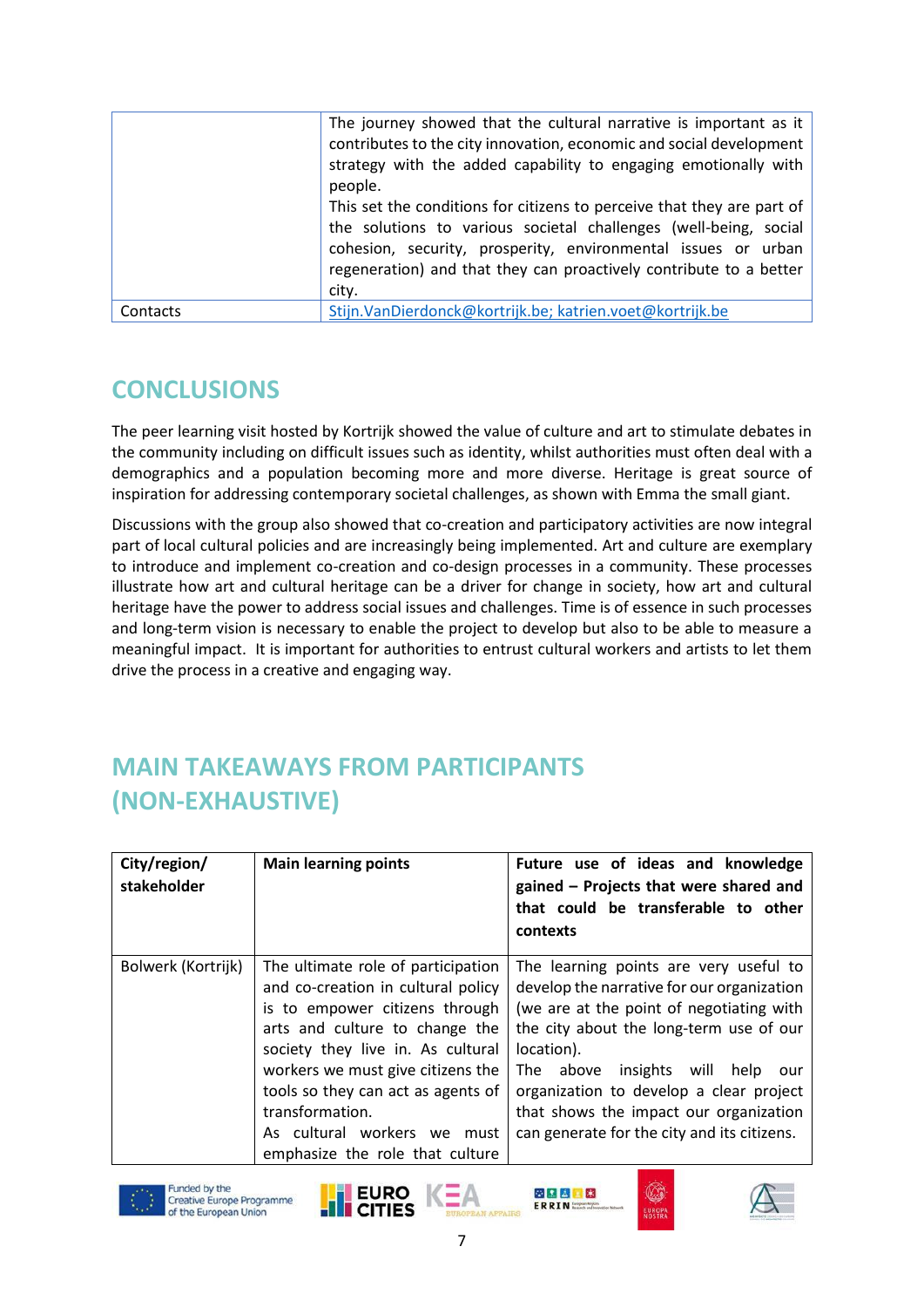|                 | and arts play in social inclusion,     |                                            |
|-----------------|----------------------------------------|--------------------------------------------|
|                 | urban<br>development, tourism,         |                                            |
|                 | innovation, etcetera. We can do        |                                            |
|                 | this through different methods of      |                                            |
|                 | measurement and evaluation of          |                                            |
|                 | the impact of cultural projects.       |                                            |
|                 | When developing a cultural             |                                            |
|                 | strategy for an organization or a      |                                            |
|                 | city it is essential to build a        |                                            |
|                 | narrative that gathers people or       |                                            |
|                 | citizens. Cultural heritage plays an   |                                            |
|                 | essential role in building this        |                                            |
|                 | narrative.                             |                                            |
|                 | Cultural heritage, arts, culture in    |                                            |
|                 | general has the power to address       |                                            |
|                 | sociocultural issues. As cultural      |                                            |
|                 | workers we need to deliver this        |                                            |
|                 | message to politicians.                |                                            |
| Pau             | Participation is a key tool to         | I will share knowledge with local cultural |
|                 | improve the quality of life of         | institutions such as the museum, the       |
|                 | citizens.                              | conservatory etc.                          |
|                 | Each citizen is an expert of           |                                            |
|                 | identity.                              |                                            |
|                 | Using objects from the city and its    |                                            |
|                 | heritage is a way to start a debate    |                                            |
|                 | about the city's past and future.      |                                            |
| Pesaro          | I learnt a lot especially about the    | I now feel more confident to approach      |
|                 | concept of identity.                   | politicians to suggest ways for a friendly |
|                 | The citizens needs are the basis       | city.                                      |
|                 | for successful projects.               |                                            |
|                 | Importance of finding together         |                                            |
|                 | the identity of the city, crucial role |                                            |
|                 | of<br>policy makes support<br>to       |                                            |
|                 | organize the engagement of all         |                                            |
|                 | citizens.                              |                                            |
| Fortress<br>of  | Participation is very important        | In Šibenik, a photo festival like the      |
| Culture Šibenik | part of any cultural strategy and      | Kortrijk's one could be organized.         |
|                 | we should have in mind the ways        |                                            |
|                 | on how to include our local            | Emma is also inspiring because it shows    |
|                 | community in our future projects.      | how to take a part of a tradition and make |
|                 | Every activity must be planned,        | it relevant in present times. We manage    |
|                 | having in mind its development as      | two fortresses in Šibenik, so we try to    |
|                 | a part of a long-term strategy.        | preserve and show our cultural heritage    |
|                 | The basis of our strategy should be    | to new generations, but we also follow     |
|                 | a very good research - e.g., it is     | new trends and technologies and actively   |
|                 | important to know our audience,        | use them.                                  |
|                 | their needs, preferences, habits,      |                                            |
|                 | new trends                             |                                            |
| <b>Belfast</b>  | Look at new ways of working with       | As we work towards our year of culture in  |
|                 | heritage/tradition<br>give<br>to<br>a  | 2023, I have been really inspired by Emma  |











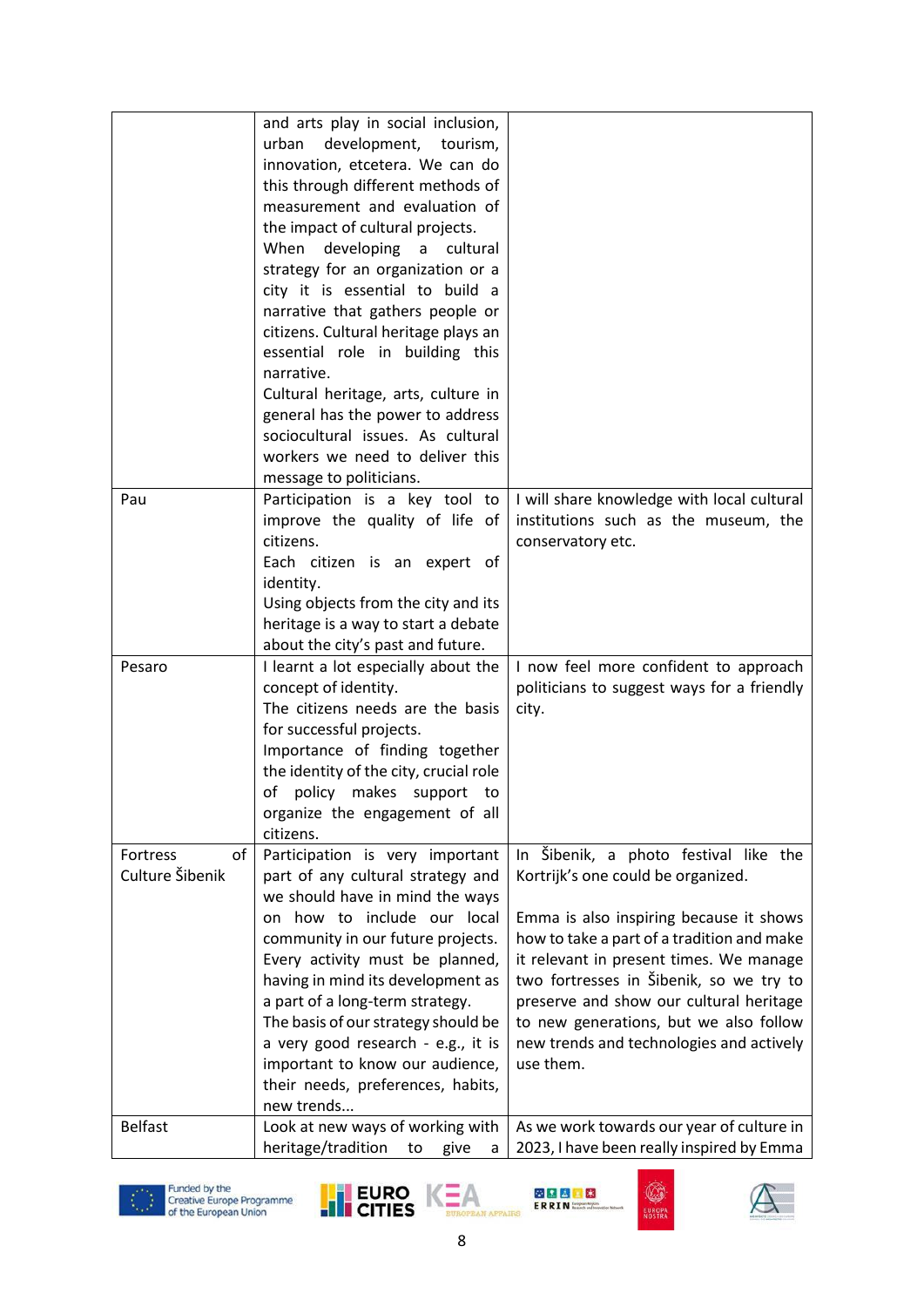|                                                      | contemporary version of old<br>stories.<br>Co-design<br>must<br>tangible,<br>be<br>practical and not just talked about<br>as a theory in policies<br>and<br>strategies.<br>Long-term<br>participation<br>and<br>ownership are key - co-design<br>can't be a one-off workshop, it<br>needs legacy                                                                                                                                                                                                   | and want to look at new ways we can<br>work with our heritage/old traditions in<br>Belfast and find contemporary ways of<br>exploring them with a new lens and<br>involving people new to this city.                                                                                                    |
|------------------------------------------------------|----------------------------------------------------------------------------------------------------------------------------------------------------------------------------------------------------------------------------------------------------------------------------------------------------------------------------------------------------------------------------------------------------------------------------------------------------------------------------------------------------|---------------------------------------------------------------------------------------------------------------------------------------------------------------------------------------------------------------------------------------------------------------------------------------------------------|
| <b>Brussels</b>                                      | Building an identity takes time.<br>Citizen's participation can also be<br>done in a very simple way.<br>Be more connected to the local<br>organization's needs.                                                                                                                                                                                                                                                                                                                                   | By understanding more the needs of the<br>local organizations, NGOs, museums<br>Ask them more: what do you need, how,<br>where, when?<br>Brussels is, as Kortrijk, candidate for<br>European Capital of Culture 2030: we can<br>be inspired by their strategy and way of<br>thinking about culture.     |
| <b>Budapest KEK</b>                                  | Importance of local identity.<br>Importance of storytelling.                                                                                                                                                                                                                                                                                                                                                                                                                                       | Ideas on how to reach the policy making<br>level with bottom-up initiatives.                                                                                                                                                                                                                            |
| Malmö                                                | Value of citizens participation in<br>developing services, looking at<br>new methods for this, importance<br>of considering different target<br>groups                                                                                                                                                                                                                                                                                                                                             | Developing new museum can be relevant<br>in context of our city, including methods<br>for citizen participation in planning of<br>this.                                                                                                                                                                 |
| Narva                                                | Cooperation and interactivity are<br>key.                                                                                                                                                                                                                                                                                                                                                                                                                                                          |                                                                                                                                                                                                                                                                                                         |
| Pokolenia<br>Pokoleniom<br>Foundation                | of<br>citizens<br>Importance<br>in local<br>cultural<br>participation<br>activities.<br>Importance of citizens inclusion -<br>all age groups, different kind of<br>people, different professions etc<br>intensive<br>of<br>Importance<br>cooperation<br>between<br>NGOs,<br>institutions, groups of interest,<br>authorities,<br>local<br>politicians,<br>artists etc.<br>Recognising local citizens' needs<br>and interests (so called "local<br>DNA") is key to reach out to large<br>audiences. | I will use those ideas and knowledge while<br>working on cultural heritage projects of<br>our NGO.<br>Emma: perfect example of reaching the<br>interests of local citizens for local cultural<br>heritage. Inspiring for the city of<br>Pruszkow and its 140- years tradition of<br>ceramic production. |
| Kiuruvesi/lisalmi/<br>lisalmi visual arts<br>society | Remind local decision makers of<br>the importance of culture.<br>A good story is worth telling, take<br>time to tell it!<br>Let project grow!                                                                                                                                                                                                                                                                                                                                                      | I have written to local newspapers about<br>the importance of cultural heritage and<br>put pressure on law-based right to<br>culture. I am asking in public what is the<br>modernization of our local culture stories<br>and will encourage to express it freely.                                       |











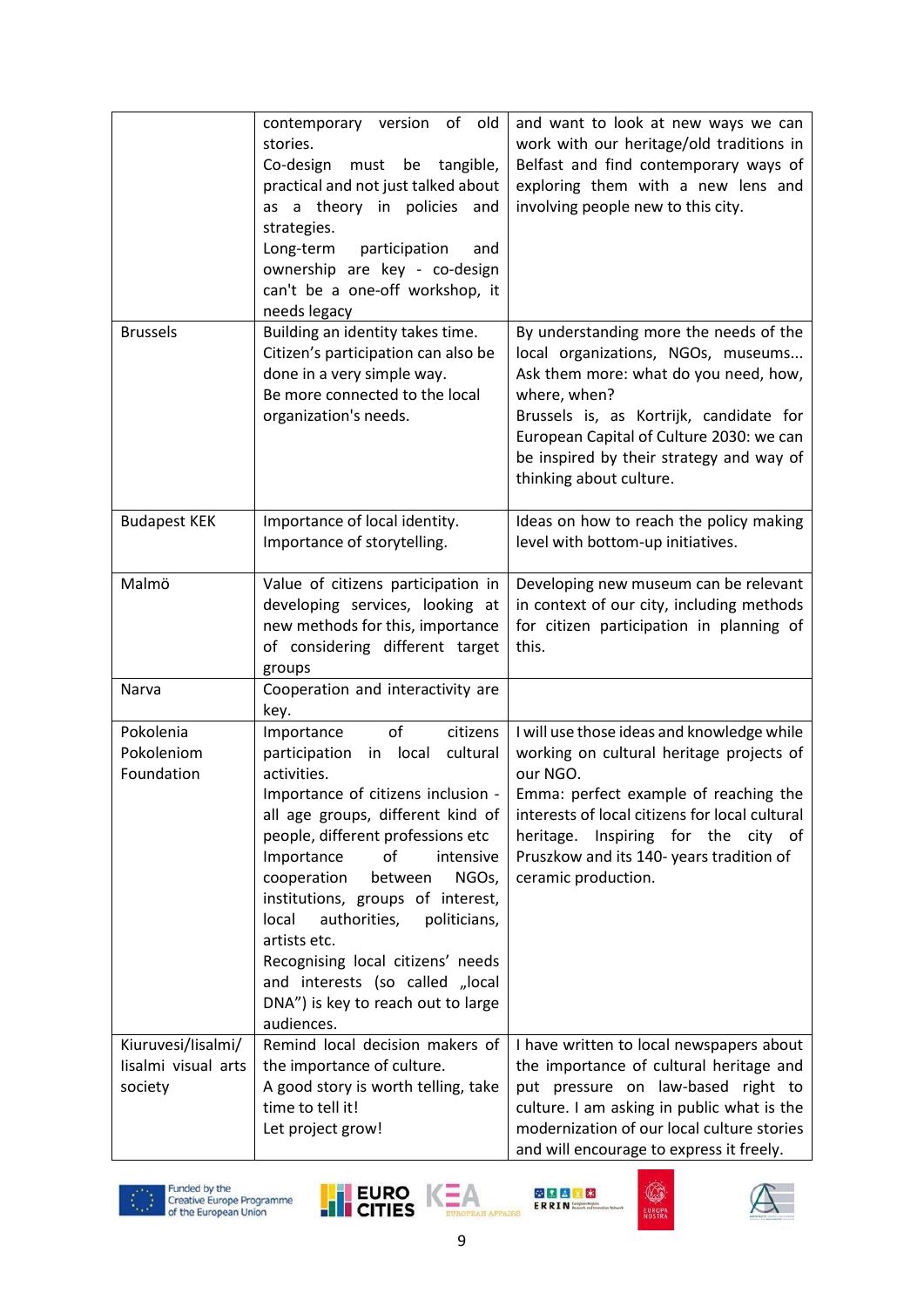|                 |                                                                                                                          | Photo festival: local photographers in<br>places. Old photos compared to new ones<br>from same scenery is already done here,<br>one could develop this in using apps etc. |
|-----------------|--------------------------------------------------------------------------------------------------------------------------|---------------------------------------------------------------------------------------------------------------------------------------------------------------------------|
| Zlin university | Importance of research<br>public<br>engagement<br>participation impact<br>Preparing ECoC candidacy<br>10<br>years ahead. | about   I will be using knowledge gained during<br>visit within the city<br>culture<br>and $ $ the<br>infrastructure and at the university<br>research department.        |

### **LIST OF REFERENCES AND PROJECTS SHARED**

### **Local projects mentioned by participants:**

City of Kortrijk:

- [Track and trace,](https://trackandtracekortrijk.be/) open air participatory photography exhibition
- [DURF 2030,](https://www.durf2030.eu/) application for the European Capital of Culture 2030, bottom-up experimental platform gathering citizens and local organisations that use art and creativity to tackle local challenged through concrete projects.

City of Zlin:

- [The city of Zlin belongs to the network USE-IT.](https://www.use-it.travel/cities/detail/zlin/) USE-IT stands for no-nonsense tourist info for young people. USE-IT maps and websites are made by young locals, are not commercial, free, and up-to-date.
- [Week of design in Zlin, from 7 to 14 May](https://www.zlindesignweek.com/)

City of Pesaro:

• The 42 edition of the [Rossini Opera Festival](https://www.rossinioperafestival.it/archivio-news/programma-del-rof-2021/) will take place in Pesaro from 9 to 22 August

City of Nova Gorica:

• The city of Nova Gorica, [European Capital of Culture for 2025,](https://euro-go.eu/en/programmi-e-progetti/capitale-europea-della-cultura-2025/) will implement a cross-border programme

City of Leeds:

- Due to Brexit the city of Leeds will not be able to be European Capital of Culture in 2023. Therefore, the city has decided to implement [Leeds 2023,](https://leeds2023.co.uk/about/) which will be a landmark year of culture for Leeds and its wider region.
- [Centre for cultural value,](https://www.culturalvalue.org.uk/about/) national research centre based at the University of Leeds

City of Malmö:

• The [archive of Malmo city](https://www.facebook.com/malmostad/videos/659458614668404) opens its doors for youngsters, between 16-19 to tell the story of the city from a contemporary point of view.

City of Belfast

[10-year cultural strategy](https://www.belfastcity.gov.uk/culture)



Funded by the Creative Europe Programme<br>of the European Union







EURO K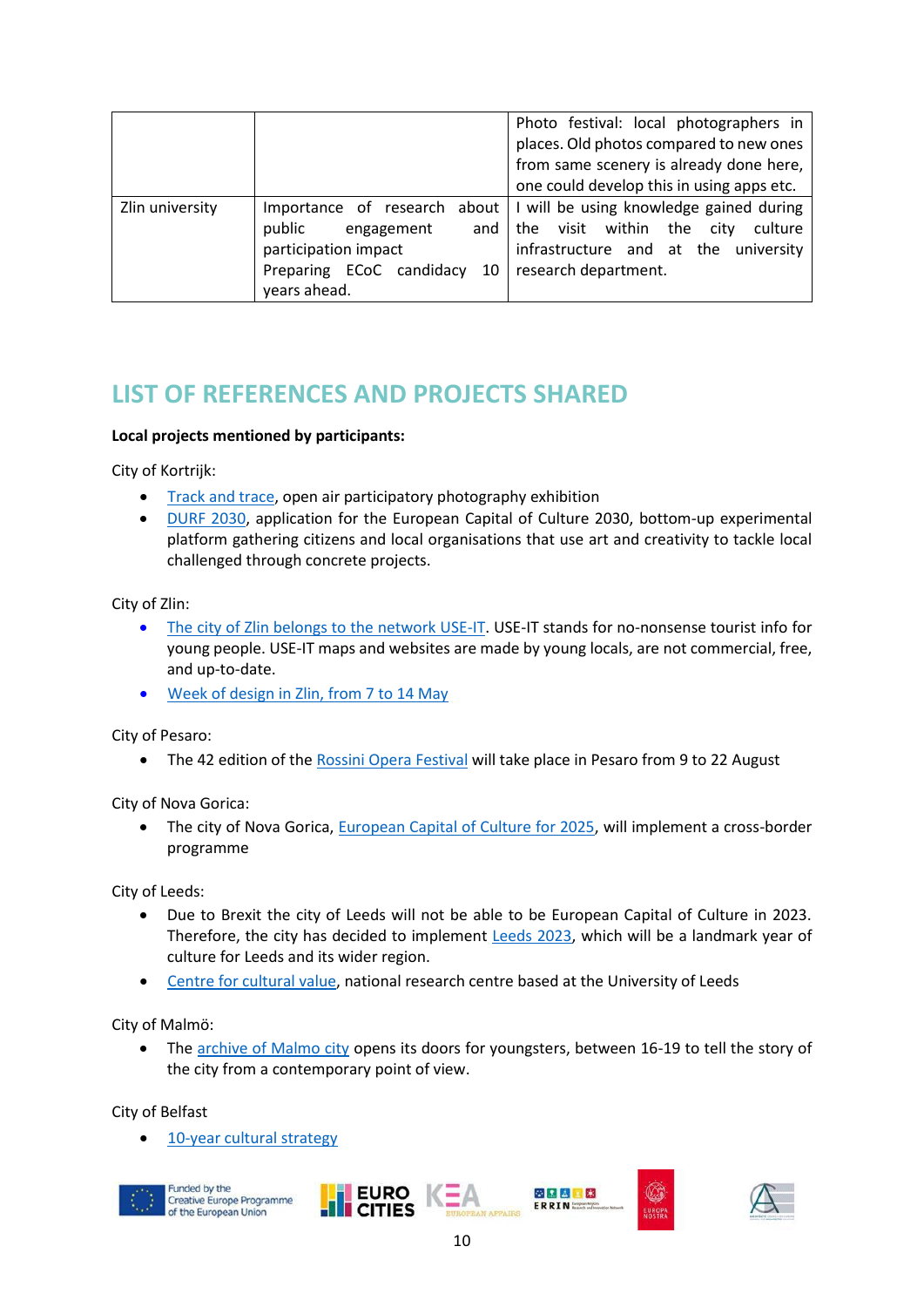City of Pau:

- [Project on classic music for the general public](https://www.sudouest.fr/2017/06/16/en-images-les-musiciens-de-l-oppb-se-produisent-dans-divers-quartiers-de-pau-3538258-4344.php?nic)
- To celebrate the arrival of the Tour de France with dignity, this is the noble objective of the grea[t Caravane Déjantée team](https://www.larepubliquedespyrenees.fr/2010/07/22/la-caravane-a-mouille-le-maillot,147820.php)

#### **Best practices from the Cultural Heritage in Action catalogue that were mentioned during the visit:**

- **[Budapest](https://nws.eurocities.eu/MediaShell/media/BUDAPEST_Budapest_100_community_festival.pdf)**
- [Sibenik](https://nws.eurocities.eu/MediaShell/media/SIBENIK_Revitalisation_of_Sibenik__s_fortresses.pdf)

#### **Other projects shared by participants**

- [Lovaina has 8 giants active in the city](https://www.erfgoedcelleuven.be/nl/tradities-en-feesten/reuzen)
- [The giants of Mechelse](https://reuzenmechelen.com/de-mechelse-reuzen/)
- [Pitts River museum in Oxford](https://www.prm.ox.ac.uk/critical-changes)
- [Les machines \(elephants in Nantes\)](https://www.lesmachines-nantes.fr/)

#### **Other organisations/networks**

- [European network of cultural centres](https://encc.eu/activities/projects/reccord)
- Final report of [RECcORD](https://encc.eu/resources/database/reccord-research-final-report) set out to explore participation in cultural centres in Europe
- [Unesco creative cities](https://en.unesco.org/creative-cities/home)
- [SCHOOL OF COMMONS,](https://schoolofcommons.be/) a growing network of local schools offering a modular series of workshops using tools for commoning
- [Eurocities culture forum in Leeds](https://eurocities.eu/latest/highlights-from-the-eurocities-culture-forum/)
- [Liveurope](https://liveurope.eu/who-we-are-and-what-we-do) is an initiative supporting concert venues in their efforts to promote up-and-coming European artists
- [KEA,](https://keanet.eu/manifesto-for-a-modern-cultural-policy/) manifesto for a modern cultural policy

### **USEFUL CONTACTS**

|                | Name                            | Email address                     |
|----------------|---------------------------------|-----------------------------------|
| <b>Hosts</b>   | Ruben Benoit - Bolwerk          | ruben@bolwerk.be                  |
|                | Stijn Van Dierdonck             | Stijn.VanDierdonck@kortrijk.be    |
|                |                                 |                                   |
| Experts        | Philippe Kern - director of KEA | pkern@keanet.eu                   |
|                | Sara Van Rompaey - E2ARC        | sara.vanrompaey@skynet.be         |
| Cultural       | Julie Hervé - Eurocities        | Julie.herve@eurocities.eu         |
| in<br>heritage |                                 |                                   |
| Action         |                                 |                                   |
| Speakers       | Stijn Van Dierdonck             | Stijn.VanDierdonck@kortrijk.be    |
|                | Katrien Voet                    | katrien.voet@kortrijk.be          |
|                | Sarah Keymeulen                 | sarah.keymeulen@kortrijk.be       |
|                | Anke D'haene                    | anke.d'haene@kortrijk.be          |
|                | Frea Vancraeynest               | frea.vancraeynest@historiesvzw.be |
|                | Ruben Benoit                    | ruben@bolwerk.be                  |
|                | Isabelle Dejaegere              | isabelle.dejaegere@kortrijk.be    |
|                |                                 |                                   |